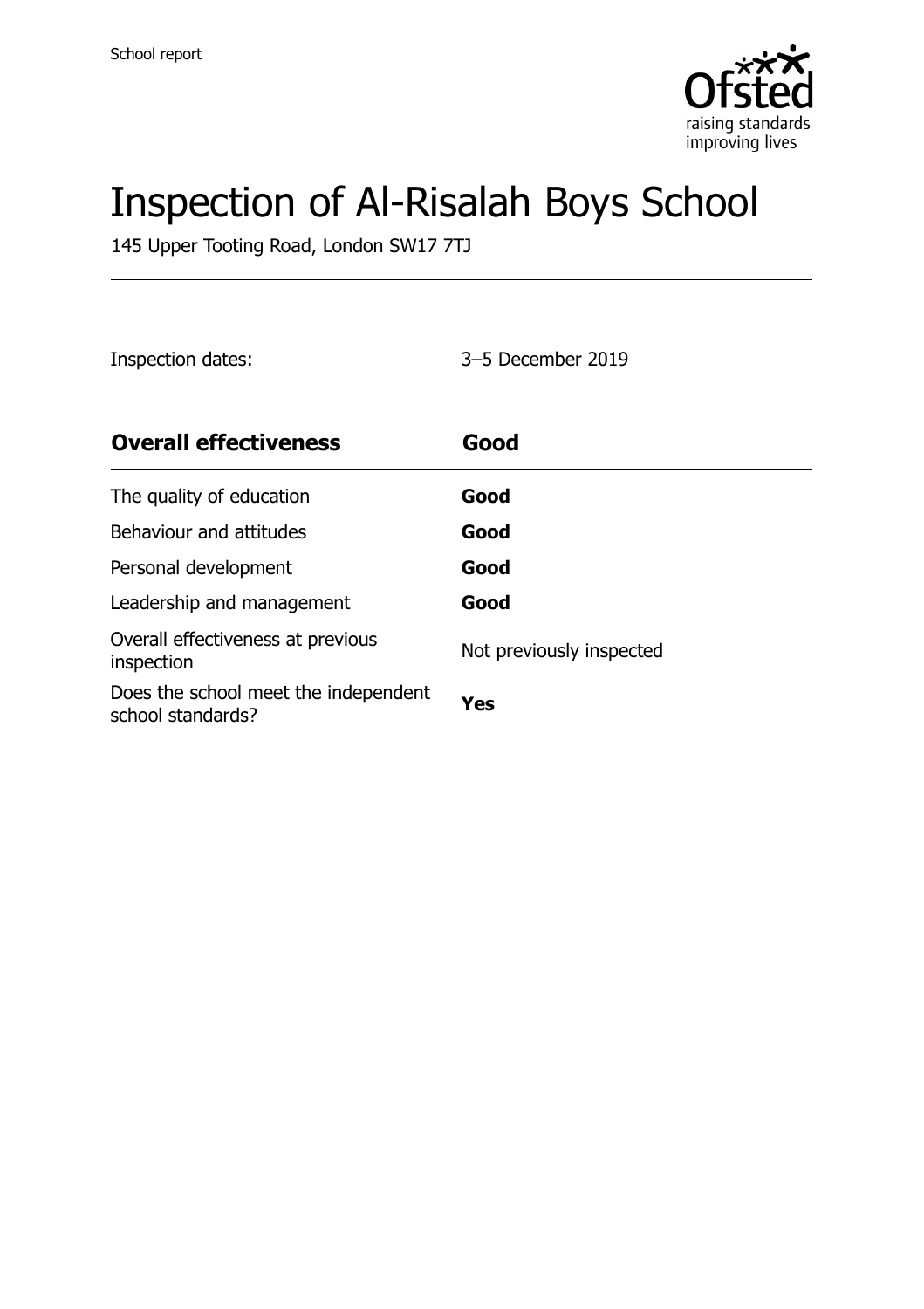

### **What is it like to attend this school?**

Pupils who are new to the school say they feel welcome. There are a wide range of clubs on offer. Pupils enjoy taking part in the many literary and artistic competitions teachers encourage them to enter.

Pupils understand the way teachers mark and comment on their work. They say they are not left guessing what teachers think of their efforts. Pupils show their teachers and one another the utmost respect in lessons. Not a moment is lost from learning through disruption. Teachers show pupils how much they enjoy the subjects they teach. This motivates pupils to try their best to live up to teachers' high expectations.

Parents and carers think leaders do a good job of helping pupils develop spiritually and academically. Leaders get staff to work together to help pupils discover their identity and overcome the challenges life has in store for them.

Pupils feel safe and confident to talk to an adult if they are worried. Staff and pupils get on well together. Pupils understand the way staff reward good behaviour and tackle unacceptable conduct. They think this is fair. Pupils do not see bullying as a problem. Leaders are not complacent and make sure staff are trained well to deal with bullying if it does occur.

#### **What does the school do well and what does it need to do better?**

The principal knows all the pupils individually and makes sure they appreciate how much he wants them to succeed. Teachers lead and manage the subjects they teach well. They make sure the agreed plans for teaching are put into practice. Teachers have good subject knowledge. This enables them to make sure pupils learn complex knowledge and check that they have understood it. As a result, pupils achieve well.

Leaders work closely with the governors who represent the proprietor. They are making a success of getting the boys' school off to a good start after it was agreed this would be separately registered. Leaders make sure all of the independent school standards are met. This includes making sure everyone can access the building and get information about the school. This means the school complies with schedule 10 of the Equality Act 2010.

Pupils are able to study a wide range of subjects in all the areas of learning defined by the independent school standards. This breadth is maintained across the whole age range.

Teachers' plans for learning follow the national curriculum. They bring these to life through skilful and imaginative use of books, teaching materials and activities. Study plans are set out with the clear intention of helping pupils achieve relevant qualifications. Pupils are interested in learning more and lessons are rarely disrupted by poor behaviour.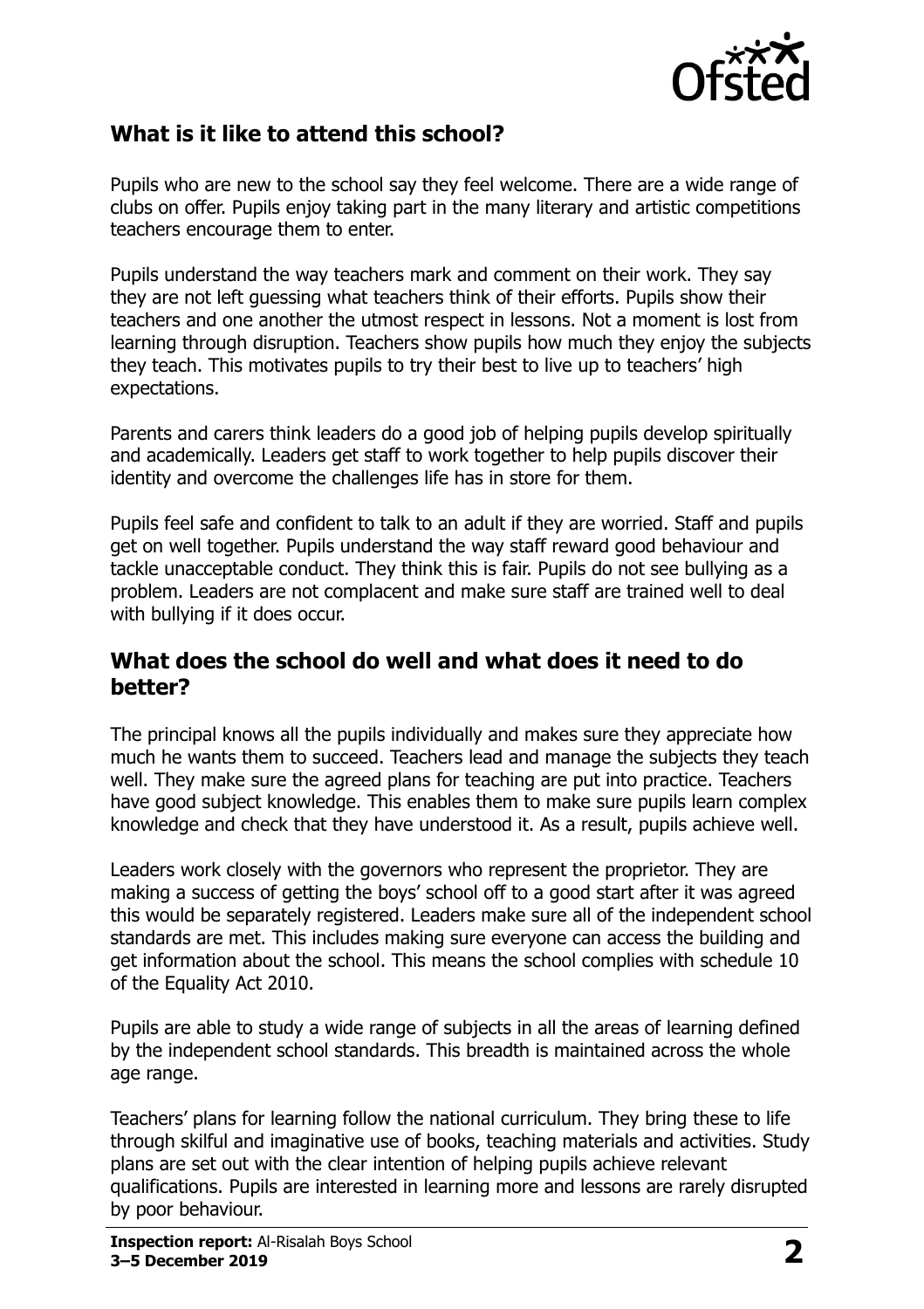

Pupils start the school with varying knowledge and skills. Teachers expect all pupils to learn new knowledge and skills despite starting at different points. They make sure that there is equal access to learning for everyone by working with pupils to set regular objectives for their learning. This is particularly effective in English and mathematics. Despite teachers' good intentions, this is not the case in some other subjects. Sometimes pupils are less clear about how well they are learning. Leaders and governors have an accurate view of the relative strengths and weaknesses in subjects.

Leaders are making the development of teachers' leadership skills a priority. Currently, the principal is left to check the way the curriculum is put into practice on his own. This takes up too much of his time.

Leaders make sure that pupils develop and maintain an enjoyment of reading. The school library contains a good range of books which appeal to pupils' interests.

In English and mathematics, teachers make sure pupils remember key knowledge. The lessons they plan enable pupils to think deeply about each topic. For example, in Year 9 English lessons, pupils learn about the social and political context in which George Orwell wrote 'Animal Farm'. In mathematics, Year 11 pupils told us how their current work on algebra is building on their previous learning. This showed in pupils' books we looked at. However, there is some variation across subjects. In some subjects, pupils are unclear how to use their previous learning to deepen their knowledge.

Leaders make sure pupils have good opportunities to learn about cultures and beliefs other than their own. Their Islamic studies lessons help pupils to become knowledgeable about their own religion. Pupils remember what they have learned from visitors of other faiths. They also enjoy taking part in events alongside representatives of other parts of the local community.

Leaders ensure that pupils learn how to recognise and respond to prejudice and intolerance. Pupils remember hearing from adults in public office about how they overcame discrimination. The way topics in personal, social, health and economic (PSHE) education are organised helps pupils to build on their existing knowledge. For example, pupils in Year 7 debate the advantages and disadvantages of social media, which extends their underlying knowledge of online safety.

This is also true of the careers guidance on offer to pupils. Teachers provide unbiased advice about a wide range of employment and higher education options, including preparation for university.

Teachers include opportunities for pupils to learn how to respect and value people from different walks of life. This prepares them well for their future lives. Pupils understand and are expected to live up to British values in and out of school.

Leaders and governors think creatively about how to help teachers manage their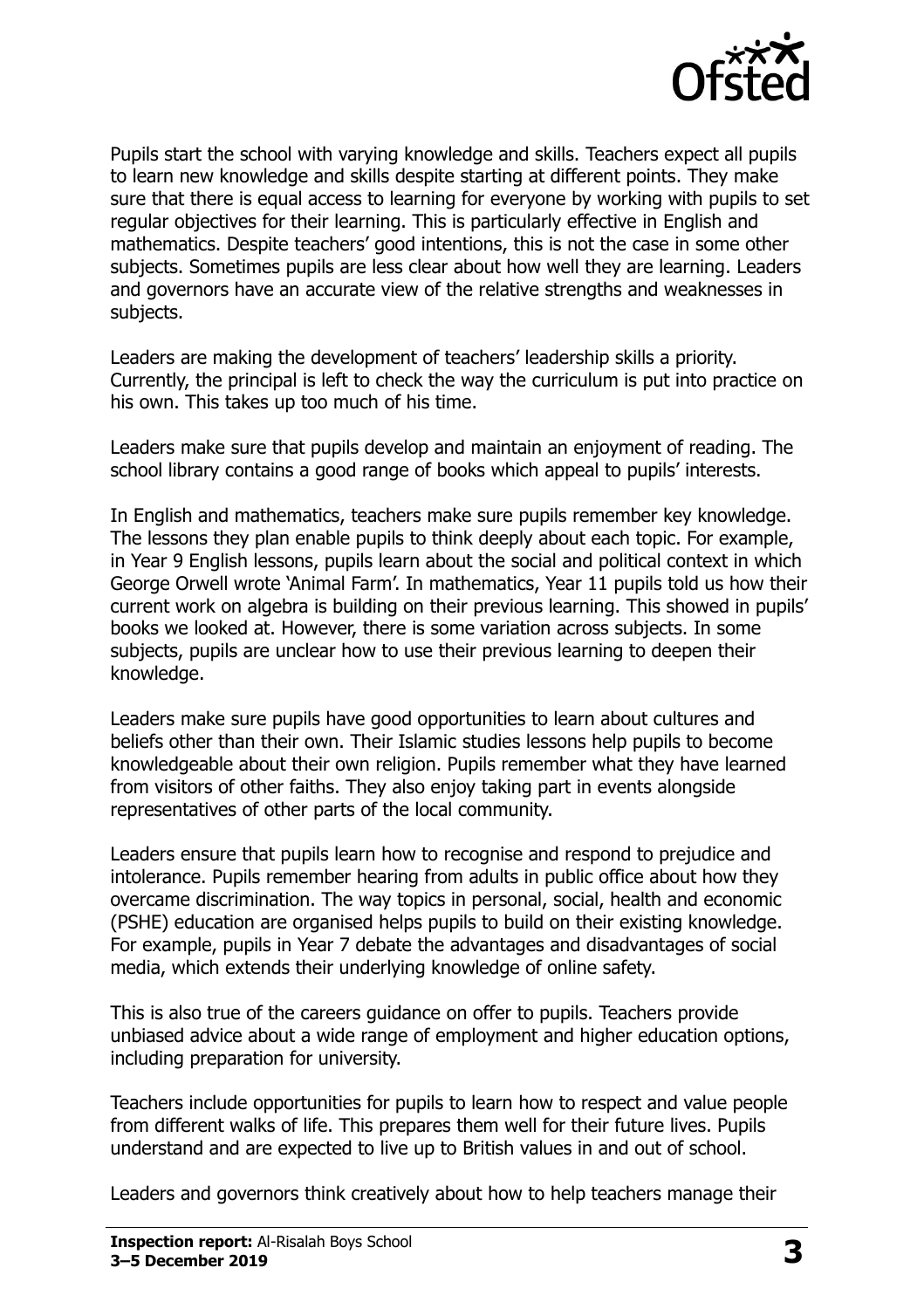

workload. For example, leaders bear in mind the additional challenge to work-life balance for staff during some periods of religious observance. Staff are positive about the working culture created by leaders.

Governors check that the premises are adapted appropriately for education and maintained well so that they meet the independent school standards. Staff who support the principal with administration do a very good job of maintaining meticulous records of checks, risk assessments and incidents.

### **Safeguarding**

The arrangements for safeguarding are effective.

All staff understand how to look out for and report concerns about pupils' wellbeing. They receive effective training about updates in statutory safeguarding guidance.

Pupils are positive about what staff do to keep them safe. Leaders follow up on concerns thoroughly and promptly. They make sure parents and the local authority are consulted when a safeguarding matter needs looking into.

The principal routinely checks on pupils' views about how safe they feel. Leaders use their knowledge of potential risks to pupils to decide on lesson content.

## **What does the school need to do to improve? (Information for the school and proprietor)**

- Teachers implement the curriculum well. However, leaders recognise that there are some variations in how well pupils remember and apply prior learning in some subjects. They should ensure greater consistency in how well pupils use and apply their knowledge and skills across the whole curriculum.
- The principal currently does too much of the monitoring of the implementation of the curriculum on his own. This does not leave him with enough capacity to follow up on other important strategic matters. Governors should work with leaders to make sure the monitoring of pupils' achievement across the whole range of subjects is distributed more broadly.

### **How can I feed back my views?**

You can use [Ofsted Parent View](http://parentview.ofsted.gov.uk/) to give Ofsted your opinion on your child's school, or to find out what other parents and carers think. We use Ofsted Parent View information when deciding which schools to inspect, when to inspect them and as part of their inspection.

The Department for Education has further quidance on how to complain about a school.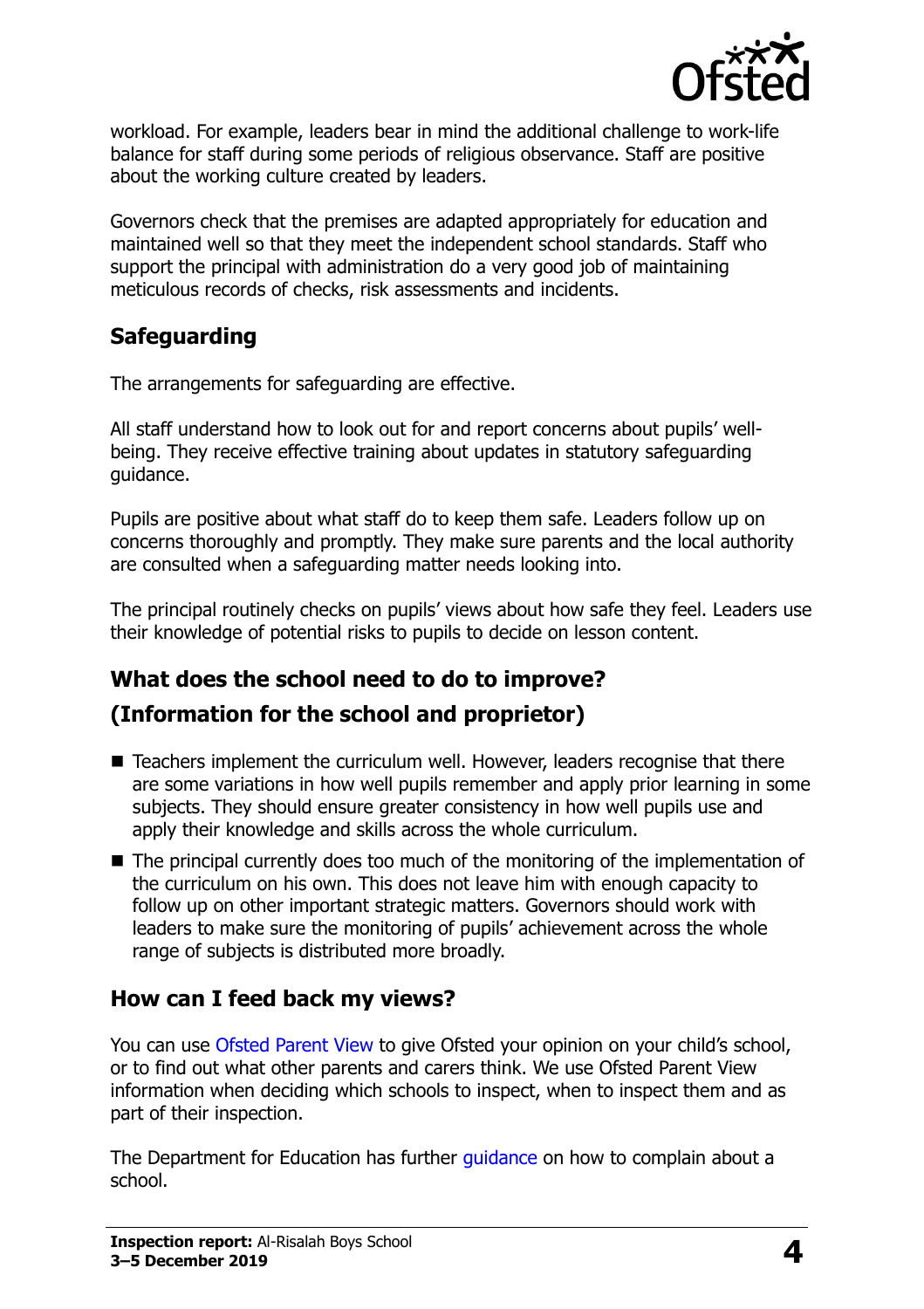

If you're not happy with the inspection or the report, you can [complain to Ofsted.](http://www.gov.uk/complain-ofsted-report)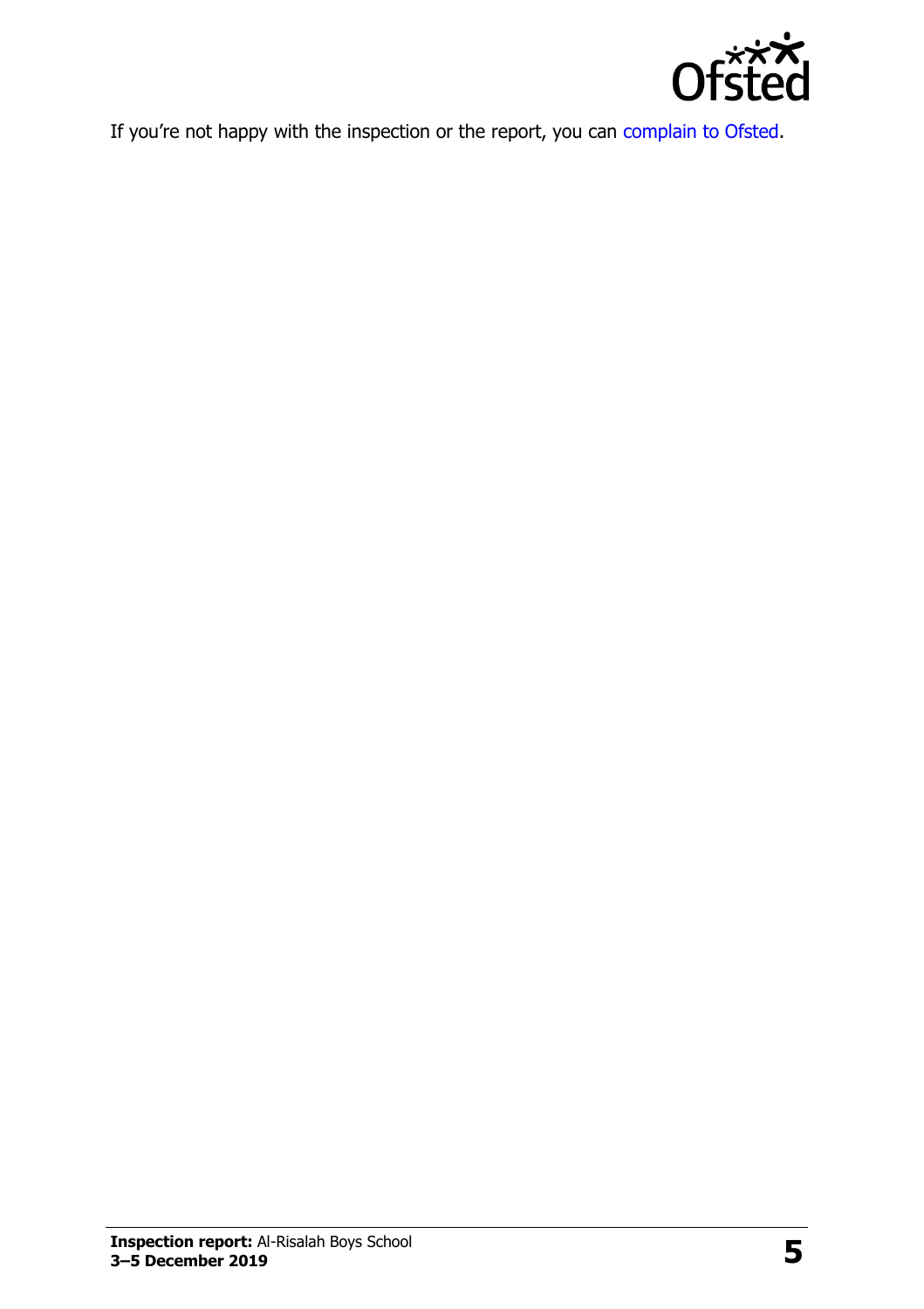

#### **School details**

| Unique reference number             | 146729                          |
|-------------------------------------|---------------------------------|
| <b>DfE registration number</b>      | 212/6004                        |
| <b>Local authority</b>              | Wandsworth                      |
| <b>Inspection number</b>            | 10115235                        |
| <b>Type of school</b>               | Other independent school        |
| <b>School category</b>              | Independent school              |
| <b>Age range of pupils</b>          | 11 to 16                        |
| <b>Gender of pupils</b>             | <b>Boys</b>                     |
| Number of pupils on the school roll | 113                             |
|                                     |                                 |
| <b>Number of part-time pupils</b>   | 0                               |
| <b>Proprietor</b>                   | Al Risalah Education Trust      |
| <b>Chair</b>                        | Y Bobat                         |
| <b>Principal</b>                    | Suhayl Lee                      |
| <b>Annual fees (day pupils)</b>     | £3,600                          |
| <b>Telephone number</b>             | 020 8767 6057                   |
| <b>Website</b>                      | www.alrisalahboysschool.co.uk   |
| <b>Email address</b>                | admin@alrisalahboysschool.co.uk |

### **Information about this school**

- The school was registered to admit up to 150 boys from 1 September 2019 after the school successfully applied for the boys' school to be separately registered from Al Risalah Girls' School. Both schools occupy a former cinema building.
- $\blacksquare$  The school is registered to admit boys aged from 11 to 16 years.
- The school does not use any alternative provision. Outdoor play and physical education are offered at a nearby park which is owned by the local authority.
- There are currently no pupils on role with education, health and care plans and none registered as having special educational needs and/or disabilities.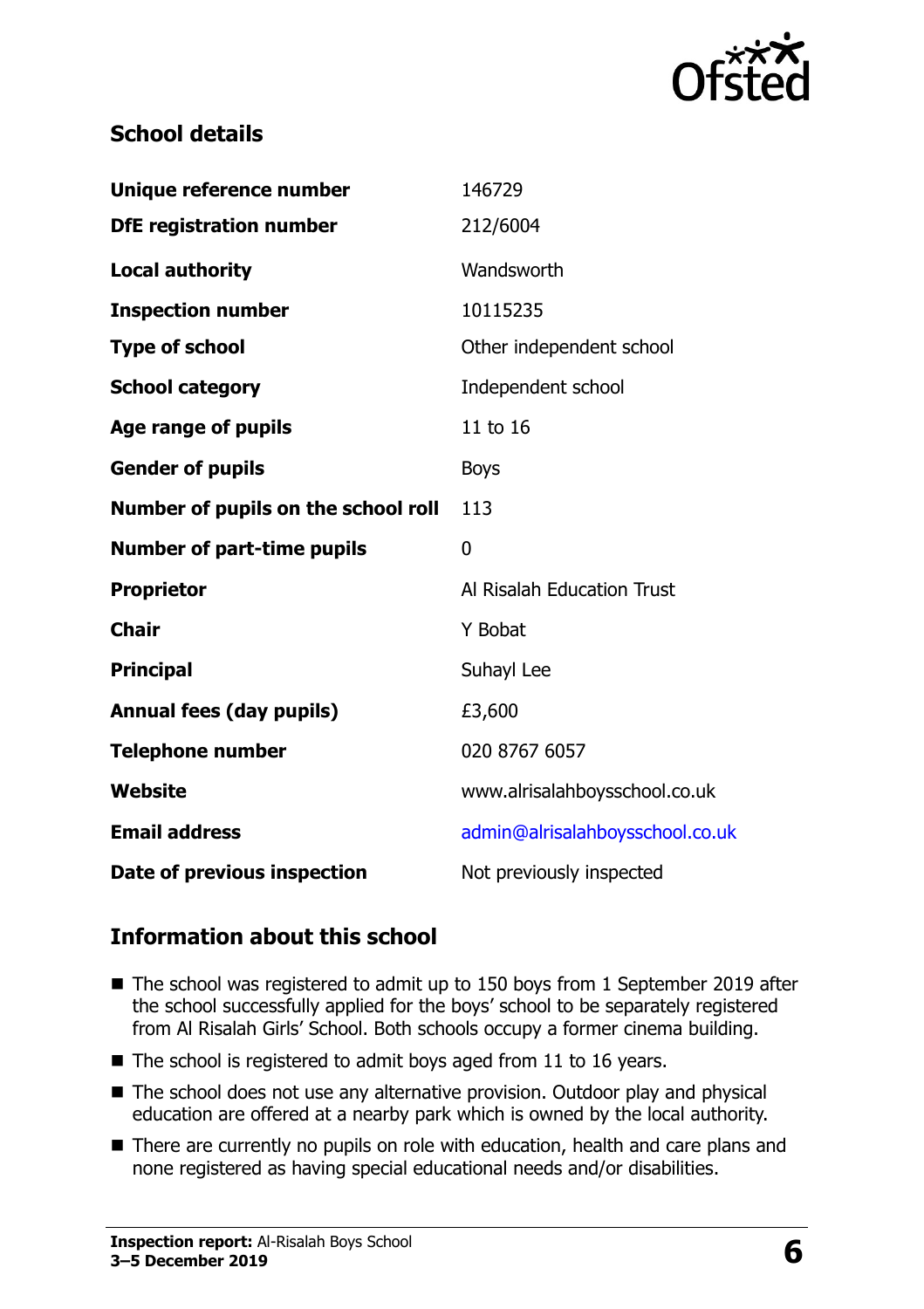

#### **Information about this inspection**

We carried out this inspection under section 109(1) and (2) of the Education and Skills Act 2008. The purpose of the inspection is to advise the Secretary of State for Education about the school's suitability for continued registration as an independent school.

The school meets the independent school standards. These are the requirements set out in the schedule to the Education (Independent School Standards) Regulations 2014.

- We looked in depth at English, mathematics, history and computing. We visited lessons with school leaders, sampled pupils' work in these subjects and spoke with pupils about their learning. We also spoke with each of the teachers for these subjects.
- We also sampled pupils' work and spoke to teachers of other subjects including science, Islamic studies and PSHE.
- We spoke to a wide range of pupils about their learning and their views of the school.
- We held discussions with a representative of the proprietor and met with the principal to consider safeguarding. I scrutinised a wide range of documents including records of behaviour incidents, the checks made on the suitability of staff and records of checks on the premises.
- $\blacksquare$  We took account of responses from 11 staff to Ofsted's survey and the written responses of four parents to Parent View during the inspection.

#### **Inspection team**

Andrew Wright, lead inspector **Her Majesty's Inspector** 

Rosemarie Kennedy **Conservation Conservation** Ofsted Inspector